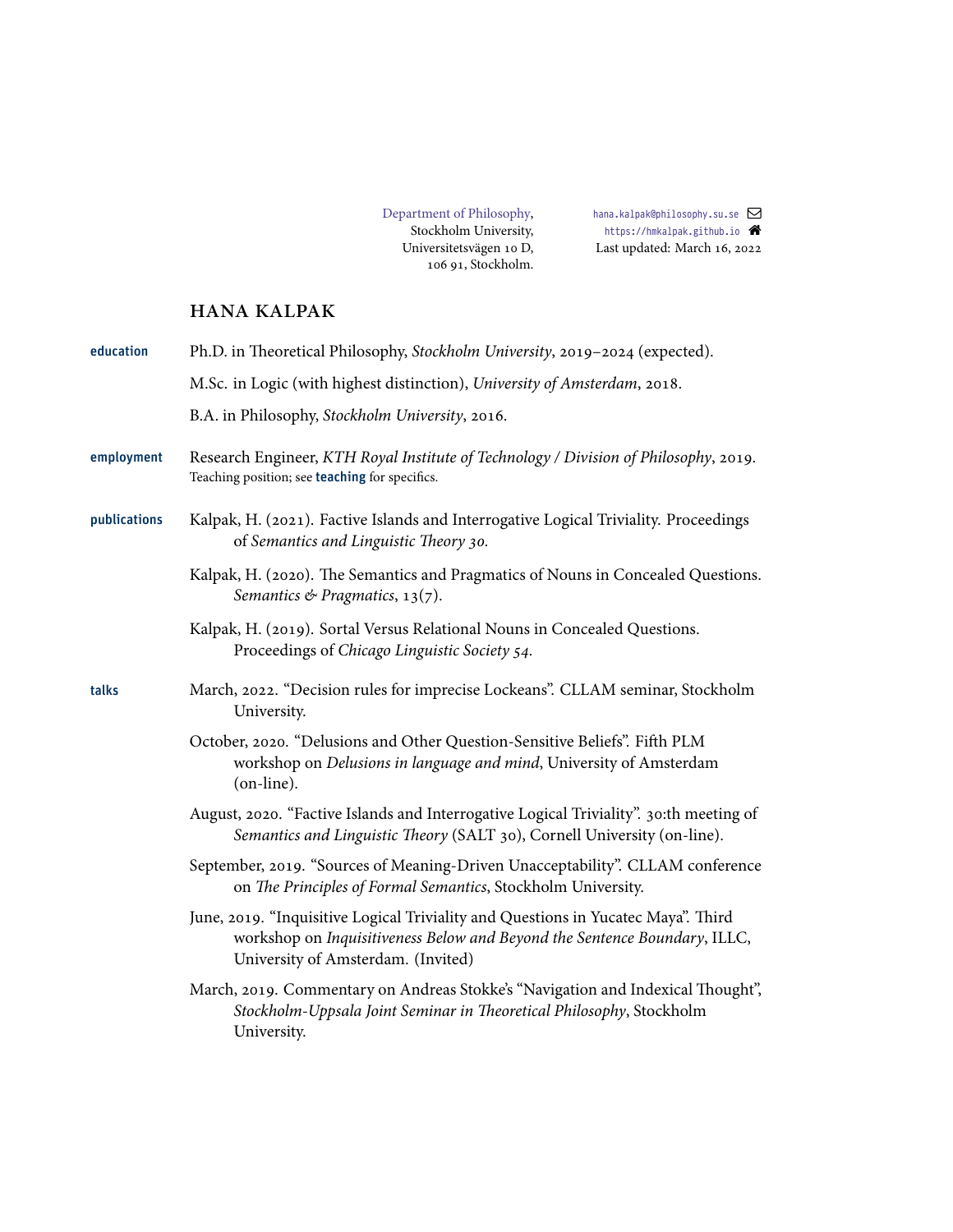- December, 2018. "Truth-Conditions for Imperatives: *Will*, not *Must?"* (Joint work with Julian J. Schlöder). *Higher Seminar in Philosophy*, Division of Philosophy, KTH Royal Institute of Technology.
- May, 2018. "Inquisitive Logical Triviality and Grammar". *Inquisitive Semantics Research Seminar*, ILLC, University of Amsterdam.
- April, 2018. "Sortal Versus Relational Nouns in Concealed Questions". 54:th meeting of *Chicago Linguistic Society* (CLS 54), University of Chicago.

#### teaching **Stockholm University**

Lecturer, *Method: Argumentation, Semantics, and Formal Logic*, 2020, 2021. Formal methods for philosophers, introductory undergraduate level.

Assistant, *Logic I*, 2019. Formal logic, introductory undergraduate level.

Assistant, *Introduction to Epistemology, Philosophy of Science, and Semantics*, 2016. General theoretical philosophy, introductory undergraduate level.

Assistant, *Introduction to Logic*, 2015-2016. Logic, introductory undergraduate level.

Assistant, *Logical Consequence*, 2015. Logic, intermediate undergraduate level.

## **KTH Royal Institute of Technology**

Assistant, *Metamathematics*, 2018. Metalogic, introductory graduate level.

Assistant, *Theory and Methodology of Science*, 2018. Philosophy of science, introductory graduate level.

## service **Reviewing**

ESSLLI Student Session (2020, 2021, 2022), Stockholm Graduate Conference (2021), NordPhil $(2021)$ 

## **Organization**

[The Principles of Formal Semantics,](https://www.philosophy.su.se/english/research/projects-and-centers/cllam/principles-of-formal-semantics-1.402697) CLLAM/PLM, Stockholm University, 2019. -day conference on foundational and formal semantics. Co-organized with Peter Pagin.

## **Other**

Editor of [Svensk Filosofi,](https://www.svenskfilosofi.se) a public-oriented Swedish philosophy website. Since 2021. Programme coordinator for the [Bachelor's programme in Philosophy and](https://www.su.se/sok-kurser-och-program/hfolk-1.412689?semester=HT20&eventcode=10737)

[Linguistics.](https://www.su.se/sok-kurser-och-program/hfolk-1.412689?semester=HT20&eventcode=10737) Since 2020.

Chair of the departmental Ph.D. student council, Stockholm University. Since 2021.